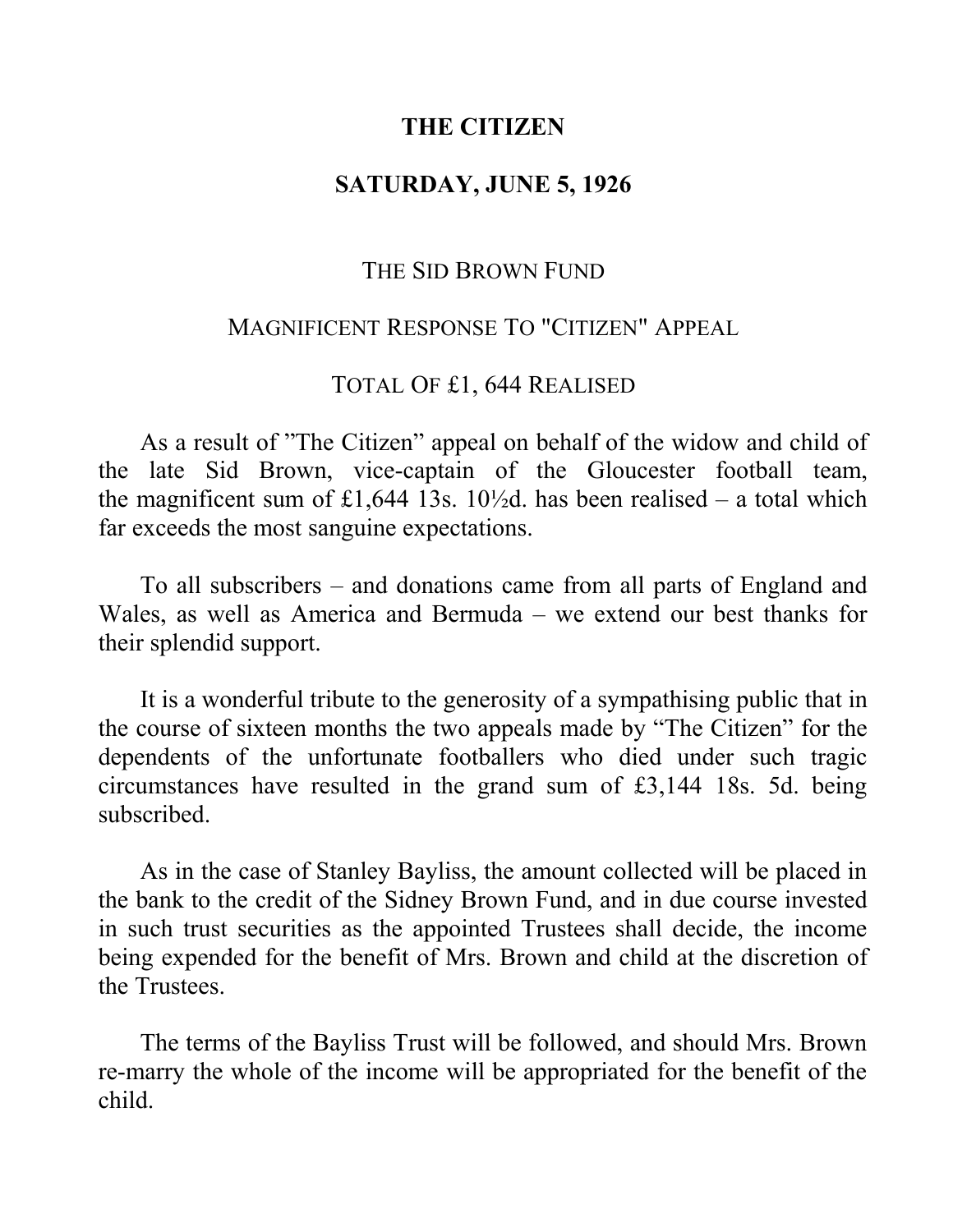## FINAL LIST OF SUBSCRIPTIONS.

|                                              | £              | S.                                         | d.               |
|----------------------------------------------|----------------|--------------------------------------------|------------------|
| Previously acknowledged                      | 1,623          | 10                                         | 3                |
| Collected on behalf of F. Ford and           |                |                                            |                  |
| T. Coulson, ex-Glo'ster players,             |                |                                            |                  |
| at Coventry, and forwarded per               |                |                                            |                  |
| Mr. C. H. Broadhurst:                        |                |                                            |                  |
| F. Ford                                      |                | 5                                          | 0                |
| Players                                      | $\mathbf{1}$   | 8                                          | 0                |
| Wareham                                      |                | 3                                          | 0                |
| <b>Constitutional Club</b>                   | $\overline{2}$ | $\mathbf{1}$                               | $\boldsymbol{0}$ |
| <b>Constitutional Club</b>                   | $\mathbf{1}$   | 4                                          | 6                |
| Crebitt                                      |                | 15                                         | $\boldsymbol{0}$ |
| Ted Tucker                                   |                | 15                                         | $\boldsymbol{0}$ |
| W. H. Smith                                  |                | 13                                         | 0                |
| <b>Bob Oxley</b>                             | 1              | $\boldsymbol{0}$                           | $\boldsymbol{0}$ |
| <b>Bert Beesley</b>                          |                | 2                                          | 6                |
| Ted                                          |                | 5                                          | $\boldsymbol{0}$ |
| Anderton                                     |                | $\overline{c}$                             | 6                |
| Nick                                         |                | $\overline{2}$                             | $\boldsymbol{0}$ |
| C.H.B.                                       |                | 5                                          | $\boldsymbol{0}$ |
| W. H. Mayo                                   |                |                                            | 0                |
| G. C. Grimston                               |                | $\begin{array}{c} 5 \\ 5 \\ 5 \end{array}$ | 0                |
| <b>Albert Harvey</b>                         |                |                                            | $\boldsymbol{0}$ |
| F. M. Davies                                 |                | $\overline{2}$                             | 6                |
| D. Deacon                                    |                | $\overline{c}$                             | 6                |
| T.G.                                         |                | $\overline{2}$                             | 6                |
| T. Adkins                                    |                | 5                                          | 0                |
| Anon                                         |                | $\mathbf{1}$                               | 0                |
| Collected by G. R. Fox                       |                | 10                                         | 0                |
| R. D. Matthews (per A. T. Voyce)             |                | 10                                         | 0                |
| <b>Staff of Commercial Union Assurance</b>   |                |                                            |                  |
| Co. (per A. F. Fielding)                     | 1              | 1                                          | 0                |
| <b>Gloucester Corporation Light Railways</b> |                |                                            |                  |
| (collected by G. Faulkner                    |                |                                            |                  |
| and H. Browning)                             | 1              | 2                                          | $2\frac{1}{2}$   |
| Anon                                         |                | $\overline{3}$                             | 5                |
| Bristol and District Rugby Com-              |                |                                            |                  |
| bination (per Alf Harris. Hon.               |                |                                            |                  |
| Treasurer)                                   | 5              | 5                                          | 0                |
| Gloucester Motor Cycle and Light             |                |                                            |                  |
| Car Club (per J. H. A'Bear,                  |                |                                            |                  |
| Hon. Treasurer)                              | $\overline{2}$ | 2                                          | 0                |